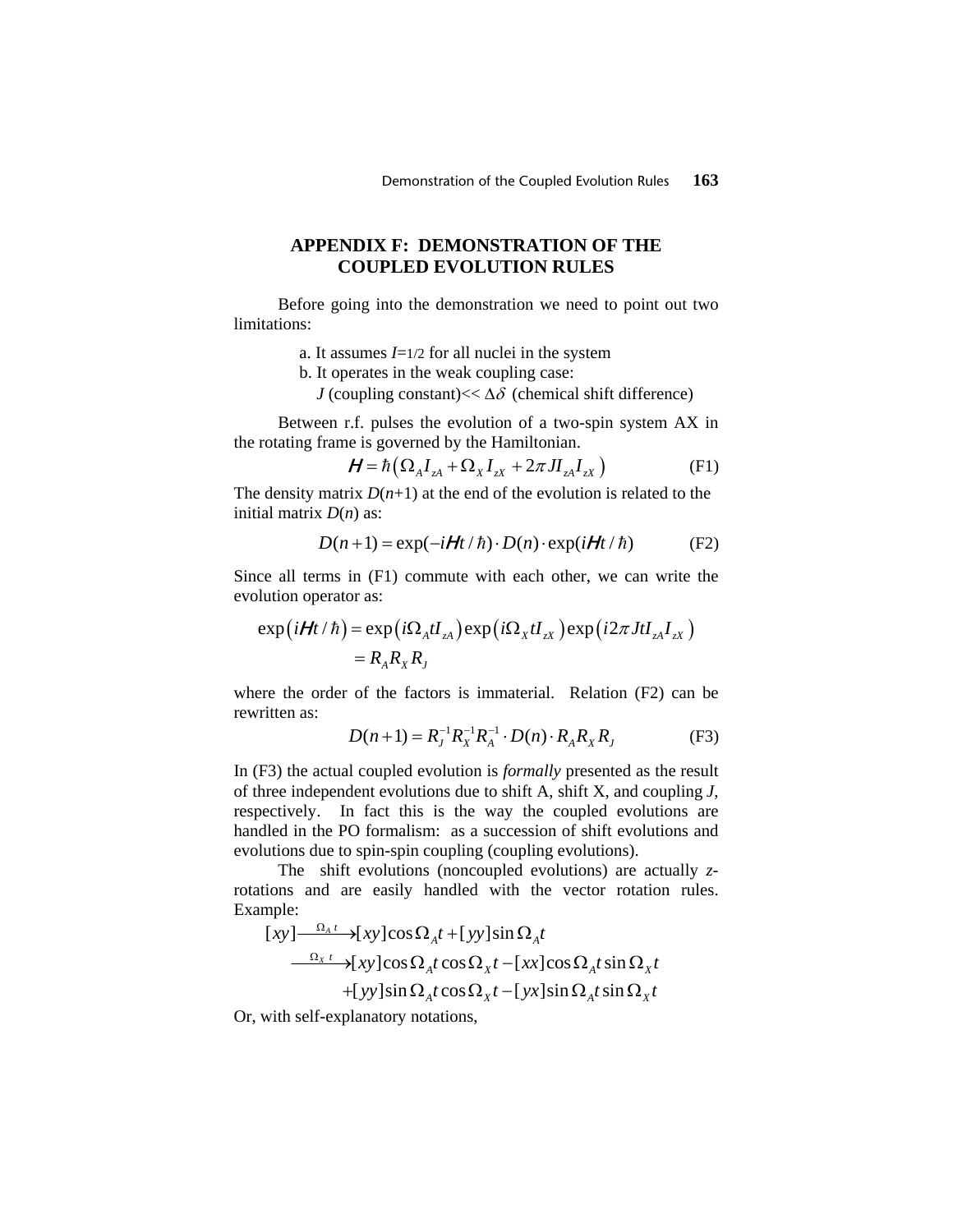## **164** Appendix F

$$
[xy] \xrightarrow{\Omega_A t} \xrightarrow{\Omega_X t} cc'[xy] - cs'[xx] + sc'[yy] - ss'[yx]
$$
 (F4)

The object of this appendix is to derive the rules for calculating

$$
D(n+1) = R_J^{-1}D(n)R_J
$$

where

$$
R_J = \exp(i2\pi J t I_{zA} I_{zx})
$$
 (F5)

and  $D(n)$  may be any of the product operators or a combination thereof.

We have to find first an expression similar to (B51) for the operator  $R_j$ . Calculating the powers of  $I_{zA}I_{zx}$  we find

$$
\left(I_{zA}I_{zX}\right)^{n} = \frac{1}{4^{n}}[\mathbf{1}] \qquad \text{for } n = \text{even} \qquad \text{(F6)}
$$

$$
\left(I_{zA}I_{zX}\right)^{n} = \frac{1}{4^{n}} 4I_{zA}I_{zX} \qquad \text{for } n = \text{odd} \tag{F7}
$$

and this leads to

$$
R_{J} = \cos \frac{\pi J t}{2} [1] + i \sin \frac{\pi J t}{2} \cdot (4 I_{zA} I_{zX})
$$
 (F8)

an expression we can use in calculating  $D(n+1) = R_J^{-1} D(n) R_J$ .

It is now the moment to introduce specific product operators for  $D(n)$ . We have to discuss three cases.

**Case 1**. Both nuclei A and X participate in the product operator with *z* or 1. Example:

$$
D(n) = [zz] = (2I_{zA})(2I_{zx})
$$

In this case  $D(n)$  commutes with both  $I_{zA}$  and  $I_{zX}$  and this gives:

$$
D(n+1) = R_j^{-1} D(n) R_j = D(n) R_j^{-1} R_j = D(n)
$$

None of the POs [*zz*], [*z*1], [1*z*], [11] is affected by the coupling evolution. As a matter of fact, all these POs have only diagonal elements and are not affected by any evolution, shift or coupling.

**Case 2**. Both nuclei A and X participate in the product operator with an *x* or a *y*. Example:

$$
D(n) = [xy] = (2I_{xA})(2I_{yx})
$$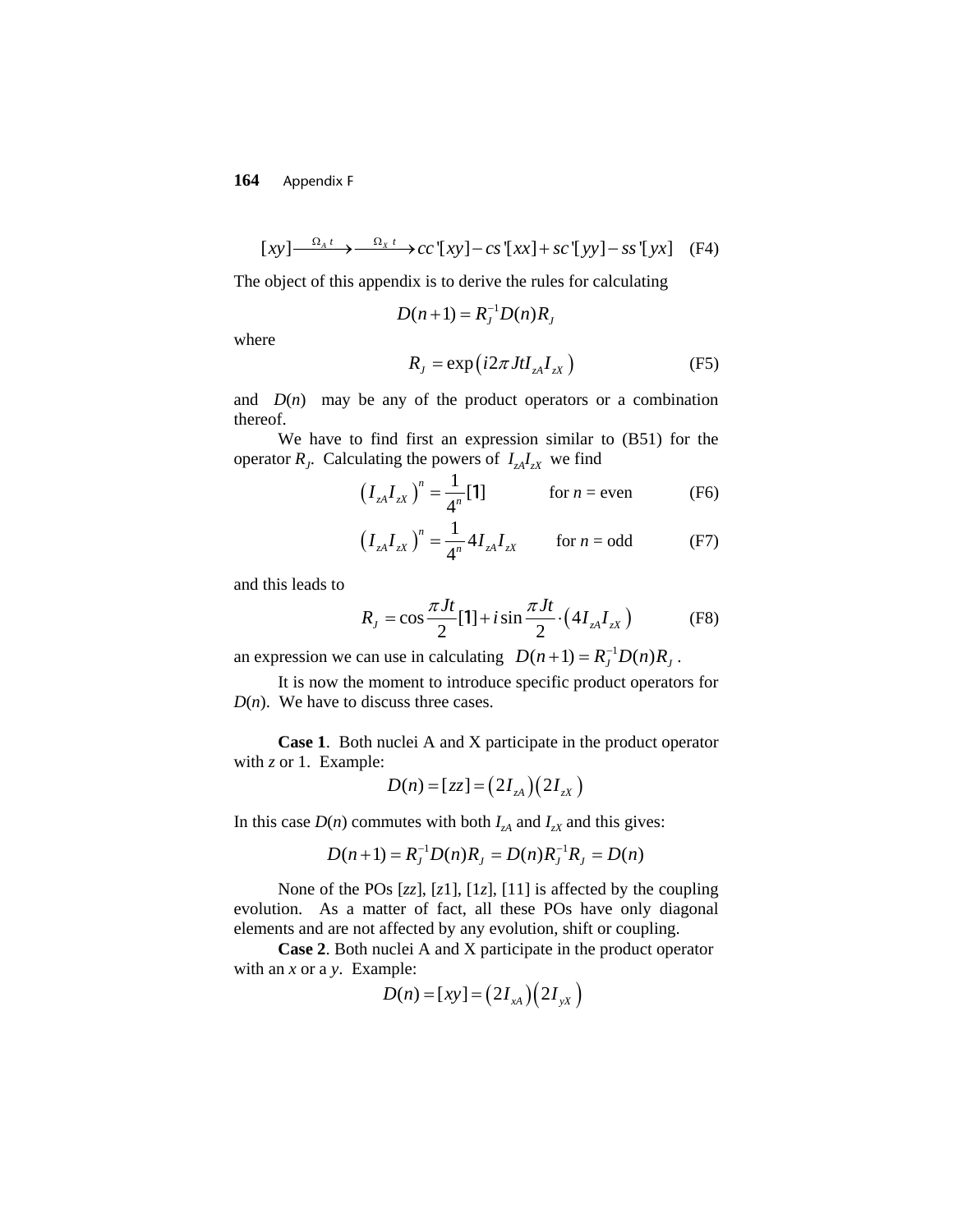We can demonstrate that this kind of product operator also is not affected by the coupling evolution. In order to do so we have to take into account that, for  $I = 1/2$ , the components of the angular momentum ar anticommutative:

$$
I_x I_y = -I_y I_x
$$
  
\n
$$
I_y I_z = -I_z I_y
$$
  
\n
$$
I_z I_x = -I_x I_z
$$
 (F9)

The validity of (F9) can be verified on the expressions (C1, C2) of the angular momentum components for  $I=1/2$ . Using (F8) to calculate  $D(n+1)$  we have

$$
D(n+1) = \left[\cos\frac{\pi Jt}{2}[1] - i\sin\frac{\pi Jt}{2} \cdot (4I_{zA}I_{zx})\right] \times (4I_{xA}I_{yx})
$$
  

$$
\times \left[\cos\frac{\pi J}{2}[1] + i\sin\frac{\pi J}{2} \cdot (4I_{zA}I_{zx})\right]
$$
  

$$
= \cos^2\frac{\pi Jt}{2}(4I_{xA}I_{yx}) + \sin^2\frac{\pi Jt}{2}(4^3I_{zA}I_{zx}I_{xA}I_{yx}I_{zA}I_{zx})
$$
  

$$
+ i\cos\frac{\pi Jt}{2}\sin\frac{\pi Jt}{2}(4^2)(I_{xA}I_{yx}I_{zA}I_{zx} - I_{zA}I_{zx}I_{xA}I_{yx})
$$

Since the angular momentum components of A are commutative with those of  $X$  [see(E3)], we can rewrite the last result as

$$
D(n+1) = \cos^2 \frac{\pi Jt}{2} \Big( 4I_{xA}I_{yx} \Big) + \sin^2 \frac{\pi Jt}{2} \Big( 4^3 I_{zA}I_{xA}I_{zA}I_{zx}I_{yx}I_{zx} \Big)
$$

$$
+ i \cos \frac{\pi Jt}{2} \sin \frac{\pi Jt}{2} \Big( 4^2 \Big) \Big( I_{xA}I_{zA}I_{yx}I_{zx} - I_{zA}I_{xA}I_{zx}I_{yx} \Big) \text{ (F10)}
$$

Using (F9) we find out that the last parenthesis in (F10) is null. To calculate the product  $I_{zA}I_{xA}I_{zA}I_{zX}I_{yX}I_{zX}$  in (F10) we use the following relations, similar to  $(E8)$ :

$$
I_{zA}I_{xA}I_{zA} = -(I_{xA})/4 \qquad ; \qquad I_{zX}I_{yX}I_{zx} = -(I_{yX})/4
$$

and we reduce (F10) to

$$
D(n+1) = \cos^2 \frac{\pi Jt}{2} \left( 4I_{xA}I_{yX} \right) + \sin^2 \frac{\pi Jt}{2} \left( 4I_{xA}I_{yX} \right) = \left( 4I_{xA}I_{yX} \right) = D(n)
$$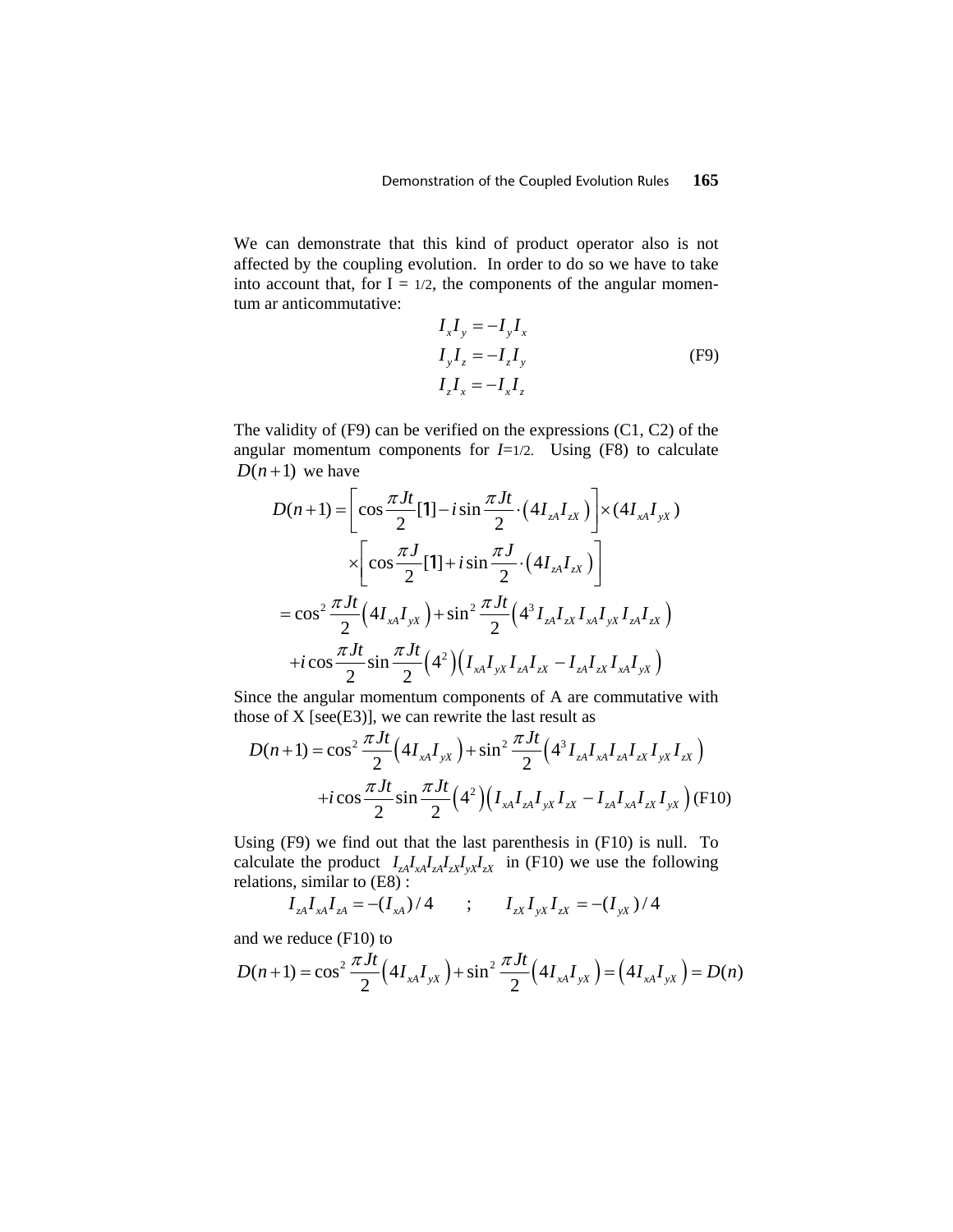## **166** Appendix F

All POs in the subset [*xx*],[*yx*],[*xy*],[*yy*] are not affected by the *J* evolution. Unlike the POs in Case 1, they *are* affected by the shift evolution (see F4). This is consistent with the fact that all the nonvanishing elements of these POs are double-quantum or zero-quantum coherences. The transition frequencies corresponding to these matrix elements do not contain the coupling *J*.

**Case 3**. The product operator exhibits *z* or 1 for one of the nuclei and *x* or *y* for the other nucleus. Only this kind of product operator is affected by the coupling. Example:

$$
D(n) = [x1] = 2I_{A}
$$

Calculations similar to those performed in Case 2 lead to:

$$
D(n+1) = \left[\cos\frac{\pi Jt}{2}[1] - i\sin\frac{\pi Jt}{2} \cdot (4I_{zA}I_{zx})\right] \times (2I_{xA})
$$
  
\n
$$
\times \left[\cos\frac{\pi Jt}{2}[1] + i\sin\frac{\pi Jt}{2} \cdot (4I_{zA}I_{zx})\right]
$$
  
\n
$$
= \cos^2\frac{\pi Jt}{2}(2I_{xA}) + \sin^2\frac{\pi Jt}{2}(32I_{zA}I_{zx}I_{xA}I_{zA}I_{zx})
$$
  
\n
$$
+ i\cos\frac{\pi Jt}{2}\sin\frac{\pi Jt}{2}(8I_{xA}I_{zA}I_{zx} - 8I_{zA}I_{zx}I_{xA})
$$
  
\n
$$
= \cos^2\frac{\pi Jt}{2}(2I_{xA}) + \sin^2\frac{\pi Jt}{2}(32I_{zA}I_{xA}I_{zA}I_{zx})
$$
  
\n
$$
+ i\cos\frac{\pi Jt}{2}\sin\frac{\pi Jt}{2}(8I_{xA}I_{zA}I_{zx} - 8I_{zA}I_{xA}I_{zx})
$$
  
\n
$$
= \cos^2\frac{\pi Jt}{2}(2I_{xA}) - \sin^2\frac{\pi Jt}{2}(2I_{xA})
$$
  
\n
$$
+ i\cos\frac{\pi Jt}{2}\sin\frac{\pi Jt}{2}(I_{xA}I_{zA} - I_{zA}I_{xA})(8I_{zx})
$$
  
\n
$$
= \cos^2\frac{\pi Jt}{2}(2I_{xA}) - \sin^2\frac{\pi Jt}{2}(2I_{xA})
$$
  
\n
$$
+ i\cos\frac{\pi Jt}{2}\sin\frac{\pi Jt}{2}(-iI_{ya})(8I_{zx})
$$
  
\n
$$
= \cos\pi Jt(2I_{xA}) + \sin\pi Jt(4I_{ya}I_{zx})
$$
  
\n
$$
= \cos\pi Jt[1] + \sin\pi Jt[yz]
$$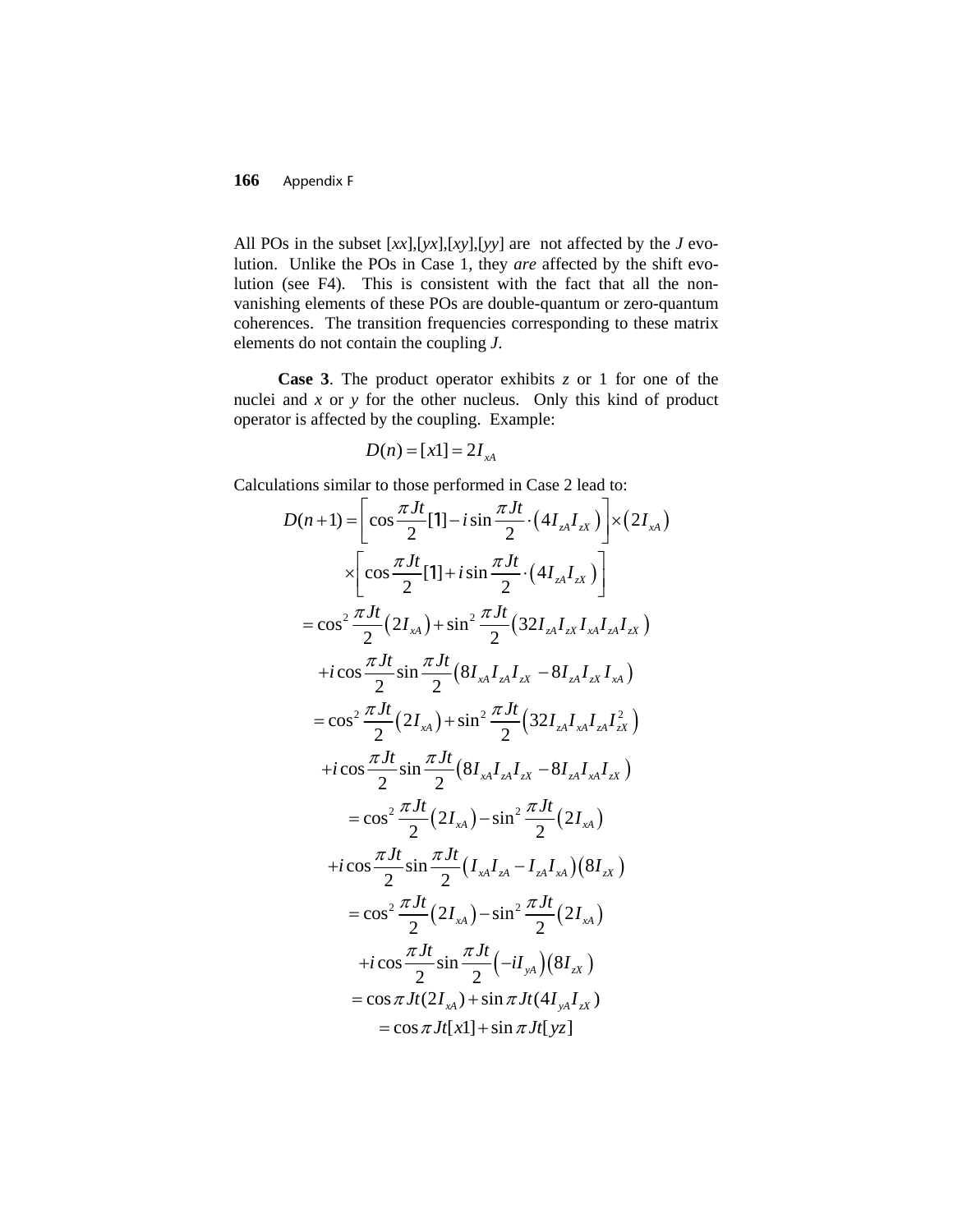We have demonstrated that

 $[x1] \longrightarrow [x1] \cos \pi Jt + [yz] \sin \pi Jt$ 

After doing similar calculations for all the POs in this category  $(i.e., [x1],[1x],[y1],[1y],[xz],[zx],[yz],[zy]),$  we can summarize the following rules for the evolution due to the coupling  $J_{AX}$ :

a. The coupling evolution operator  $R<sub>i</sub>$  affects only those product operators in which one of the nuclei A,X is represented by *x* or *y* while the other is represented by 1 or *z*.

b. The effect of the *J* evolution is a rotation of *x* (or *y*) in the equatorial plane by  $\pi Jt$ , while *z* is replaced by 1 and 1 by *z* in the new term. The format is:

PO after *J* evolution =  $\cos \pi Jt$  (former PO) +  $\sin \pi Jt$  (former PO) in which *x* is replaced by *y*, *y* by -*x*, *z* by 1 and 1 by *z*). In systems with more than two nuclei, every nonvanishing coupling like  $J_{AM}$ ,  $J_{AX}$ ,  $J_{MX}$ , etc., has to be taken into account separately (the order is immaterial).

**Note 1.** From Appendices E and F it results that any rotation (r.f. pulse) or coupled evolution turns a given PO into a linear combination of POs within the basis set. In other words, if the density matrix can be expressed in terms of POs at the start of a sequence we will be able to express it as a combination of POs at any point of the sequence. This confirms that the PO basis set is a complete set.

**Note 2.** Moreover, in a coupled evolution, any *x* or *y* in the product operator can only become an *x* or *y*. Any *z* or 1 can only become a *z* or 1. This leads to a natural separation of the basis set (*N*2 product operators) into *N* subsets of *N* operators each.

In the case of  $N = 4$  (two nuclei) the four subsets are:

- 1) [11], [1*z*], [*z*1], [*zz*]
- 2) [*x*1], [*y*1], [*xz*], [*yz*]
- 3) [1*x*], [z*x*], [1*y*], [*zy*]
- 4) [*xx*], [*yx*], [*xy*], [*yy*]

In the case of  $N = 8$  (three nuclei) the eight subsets are: